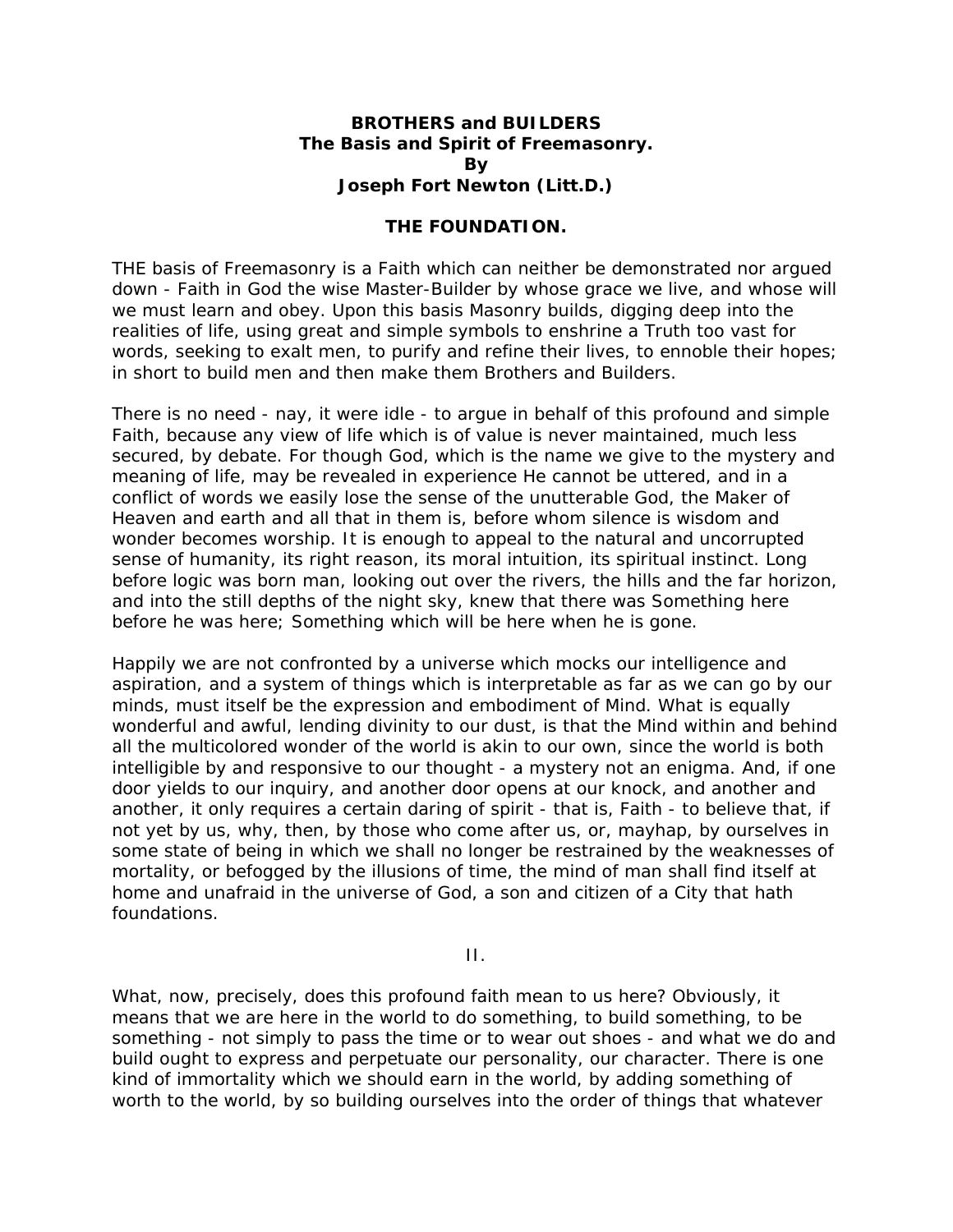immortality this world may have, our life and labour shall share in it. Once, in the south of England, I heard a little poem which seemed to me to have in it a bit of final philosophy-not a great poem but telling a great truth :-

"The good Lord made the earth and sky, The rivers and the sea, and me, He made no roads; but here am I as happy as can be. It's just as though He'd said to me, `John, there's the job for thee.' "

The idea in the rhyme is that in a very real sense God has completed nothing; not because He has not the power or the will to do so, but out of a kind of respect for men, so to put it, offering us a share in His creative work. He makes no roads, He builds no houses. True, he provides us with the material; He supplies us with firm foundations - and models of every shape of beauty - but the road and the house must be the work of man. Our good and wise poet, Edwin Markham, was right when he wrote:-

"We men of earth have here the stuff Of Paradise - we have enough! We need no other thing to build The stairs into the Unfulfilled - No other ivory for the doors - No other marble for the floors - No other cedar for the beam And dome of man's immortal dream. Here on the paths of everyday - Here on the common human way - Is all the busy gods would take To build a heaven, to mould and make New Edens. Ours the stuff sublime To build Eternity in time."

Not only are we here in the world to build something, but we are here to build upon the Will of God, in obedience to His purpose and design. The truth of a will within and behind everything is a truth which has far too little place in our lives; hence our impatience, our restlessness, and our sense of futility. Yet this truth of the Will of God as final has been the strength and solace of man in all his great days. The first fact of experience, if not the last truth of philosophy, is that the world has a mind of its own, which we call the will and purpose of God. Manifestly the only man who builds rightly is the man who builds with due regard for the laws, forces and conditions of the world in which he lives.

Not one of us would trust ourselves to a house which had been built casually and haphazard. We demand of a wall that it shall have been built with respect to the centre of gravity of this earth, and to the position of the polar star. Our work, if it is to be of any worth, must be in harmony with the nature of things; and this is equally true when we think of the House of the Spirit not built with hands, but which, none the less, we are set to build in the midst of the years. Here also we build wisely only when we build in harmony with the Will of God as we believe and see it. All history enforces the truth that there is a Will, holy and inexorable, which in the end passes judgment upon our human undertakings. Men do not make laws; they discover them. Faith in God advises us, warns us, to regard the revelations of the moral, as well as the physical, Will of God, else our proudest fabric will totter to ruin.

Therefore we are here in the world to build upon the Will of God with the help of God, invoking His help in words of prayer and worship, but also in our efforts and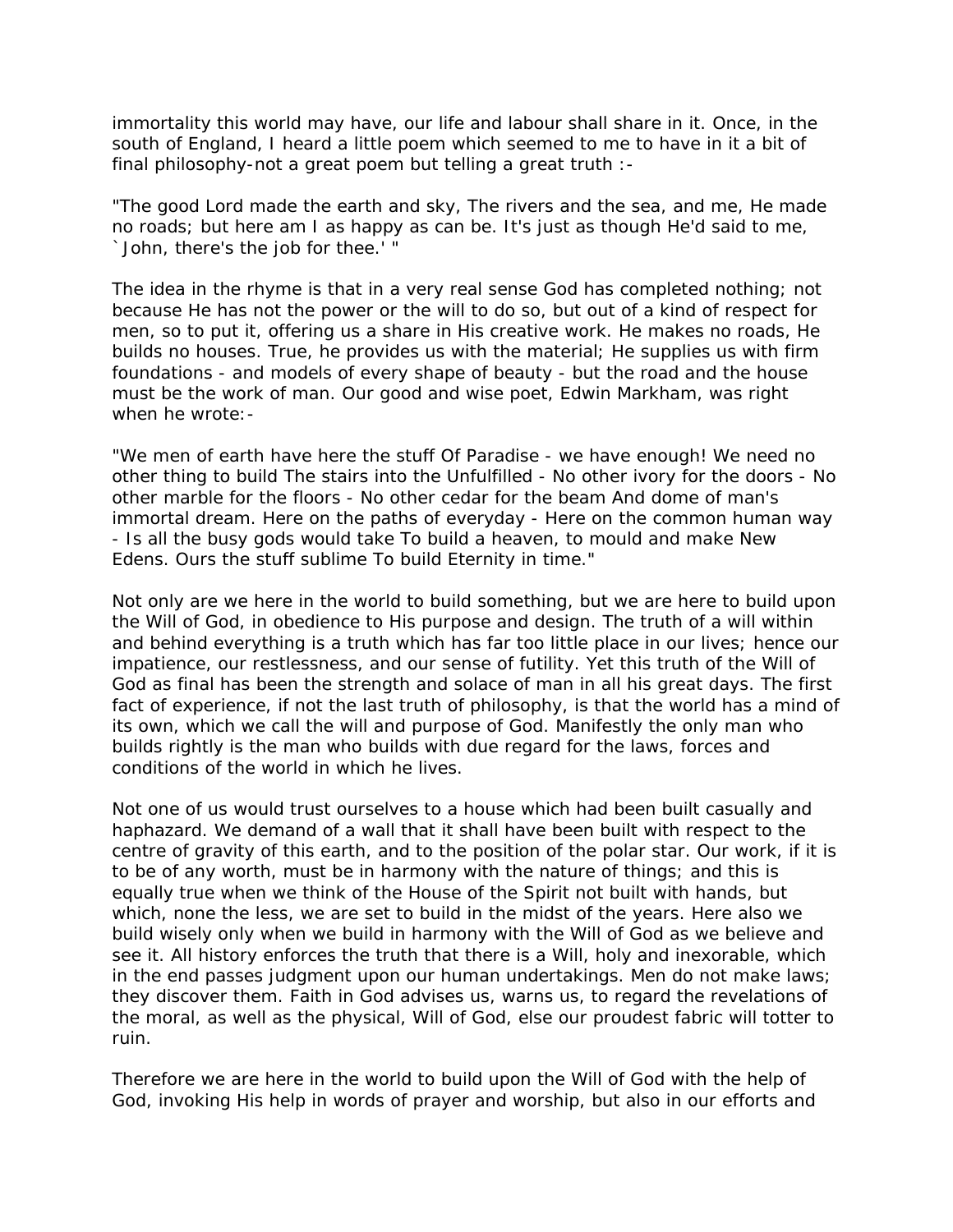acts of obedience, and proving ourselves worthy of that help, and retaining it, by keeping in the midst of it by humble fidelity. A wise man, especially a Freemason if he knows his art - will rebuke himself and recall himself from any vagrant lapse or prolonged neglect, lest he go too far. Here is a matter which even the best of us too often forget. God no more wishes us to live without His aid than He wishes us to live without air. He is the breath of our spirit. Truly has it been said that the final truth about man is not that way down in the depths he is alone; but that in the depths he is face to face with God.

Long ago it was said: "Except the Lord build the house they labour in vain that build it." What the Psalmist means is that the great things in the world are not accomplished by man, either by his anxieties or by his ingenuities. By these lower, lesser faculties by cunning, by cleverness - we may achieve small and passing things. The truth is, rather, that the great things, the enduring things, are accomplished - not, indeed, apart from us, and yet not wholly as the result of our efforts - by One wiser than ourselves by whom we are employed in the fulfilment of a design larger than we have planned and nobler than we have dreamed. Those of our race who have wrought the most beautiful and enduring works confess themselves to have been used by a Hand and a Will other than their own, as if caught up into the rhythm of "one vast life that moves and cannot die. "

Here is no abstract and unreal platitude, but a truth, a fact, a source to which we may apply a daily test, and which we need to invoke if we are to face the difficulties and embarrassments - aye, the tragedies - of these our days and years. Even the strongest of us need such resource the better to confront the issues of the day, as well as to face the vaster problems and mysteries which lie on all the horizons of our life.

III.

Such is the foundation of Freemasonry, and the faith by which it makes us builders upon the Will of God and by His help, and brothers one of another. Upon this foundation is erected an elaborate allegory of human life in all its varied aspects: the Lodge a symbol of the world in which man lives, moves and goes forth to his labour; initiation our birth into a world in which we are to learn morality and charity; if counted worthy passing out of youth into manhood with its wider knowledge and heavier responsibilities; and finally, if we have integrity and courage, the discovery that we are citizens of Eternity in time: an ideal world ruled by love, wisdom, strength and beauty. It is a great day for a young man when Masonry reveals its meaning to him, unveiling its plan of life, its purpose, and its prophecy of a Temple of Brotherhood.

A great Freemason of Scotland, who recently climbed ahead to work up in the dome of the Temple, left us a legacy of inspiration and instruction in a book which is at once a mentor and a memorial: "Speculative Masonry," by A. S. MacBride, Lodge Progress, Glasgow. Even now it is a classic of our literature, a light to lead his Brethren toward the truth after he has vanished from among us. The book is wise rather than clever, beautiful rather than brilliant; but there is hardly a page that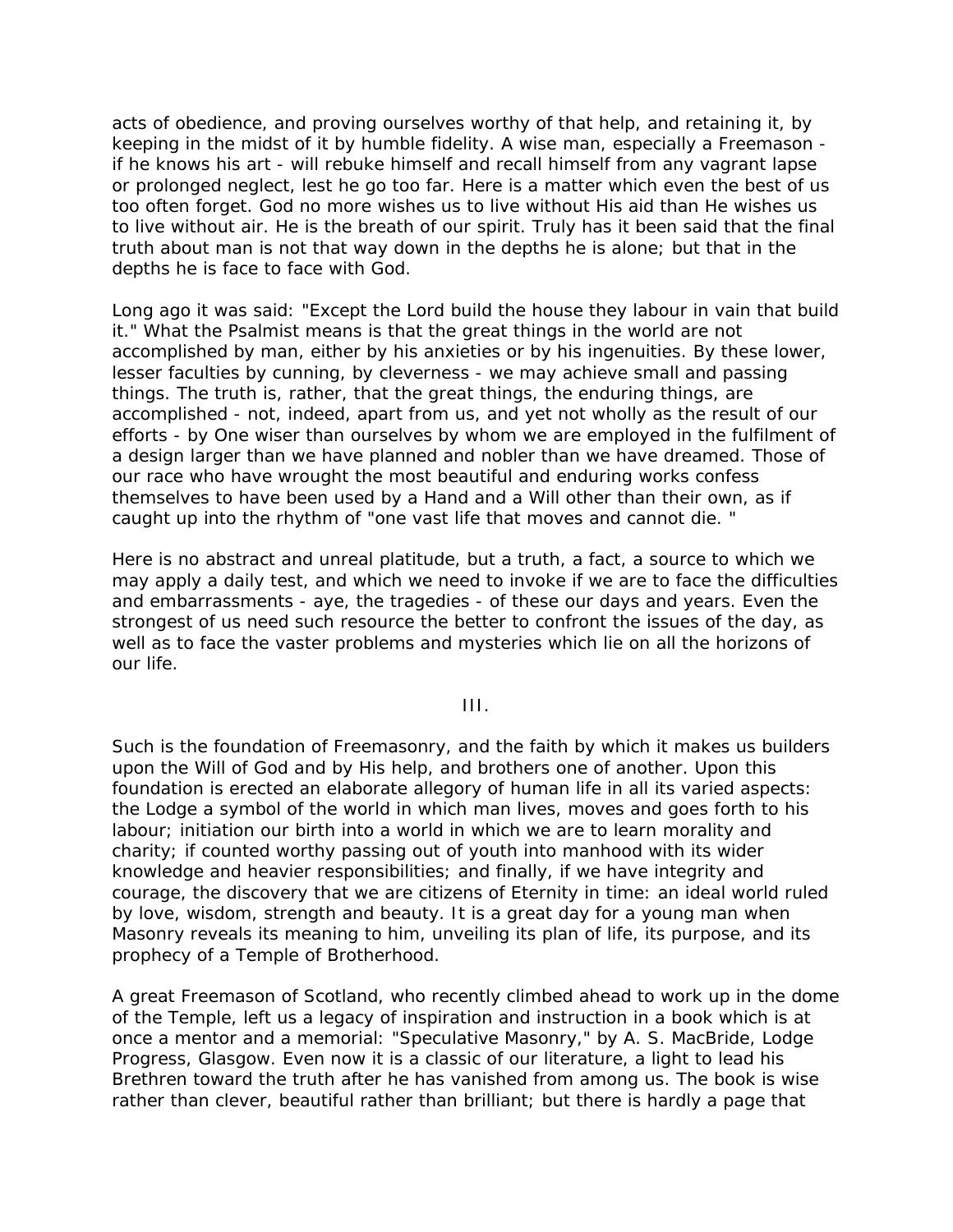does not yield some insight to illumine, some epigram to haunt the mind. The beauty of the book is inwrought, not decorative; in the build of its thought even more than in the turn of its sentences, and still more in its spirit in which spiritual vision and practical wisdom are blended. There are passages of singular nobility, as witness this one on the Great Landmark:-

"Why is Masonry here, in this world of selfishness and strife? Wherefore has it been developed, amid war and incessant conflict, along the lines of peace and love; and so marvellously moulded and developed that in every land it is now known and by every race made welcome? Has all this been done that it may live for itself alone? No, there, on its Trestleboard is the Plan of the Great Architect and its mission is to work out that plan. Out of the rough hard quarries of a quarrelling humanity it has to build a Temple of Brotherhood and Peace. This Temple is the Great Landmark - the highest and grandest ideal of Masonry. To build, strengthen and beautify it, we must bring in the aid of all the arts and sciences, apply every resource that civilization and progress can give us, and exercise all the powers and gifts with which we have been endowed.

"'What nobler work can we be engaged in, Brethren ? Yet, how far we are, as a rule, from understanding it. We seem to be groping in the dark. Yet, it is ignorance more than unwillingness that hinders the work. Like the ingenious craftsman at the building of the Temple at Jerusalem, we appear to be without plan and instruction, while, in reality, our plan and instruction lie in the work itself. Then, like him, we shall some day have our reward, and will gratefully exclaim: Thank God, I have marked well."

## **CHAPTER I. THE ALTAR.**

A MASONIC LODGE is a symbol of the world as it was thought to be in the olden time. Our ancient Brethren had a profound insight when they saw that the world is a Temple, over-hung by a starry canopy by night, lighted by the journeying sun by day, wherein man goes forth to his labor on a checker-board of lights and shadows, joys and sorrows, seeking to reproduce on earth the law and order of heaven. The visible world was but a picture or reflection of the invisible, and at its centre stood the Altar of sacrifice, obligation, and adoration.

While we hold a view of the world very unlike that held by our ancient Brethren knowing it to be round, not flat and square - yet their insight is still true. The whole idea was that man, if he is to build either a House of Faith or an order of Society that is to endure, must imitate the laws and principles of the world in which he lives. That is also our dream and design; the love of it ennobles our lives; it is our labor and our worship. To fulfil it we too need wisdom and help from above; and so at the centre of our Lodge stands the same Altar - older than all temples, as old as life itself - a focus of faith and fellowship, at once a symbol and shrine of that unseen element of thought and yearning that all men are aware of and which no one can define.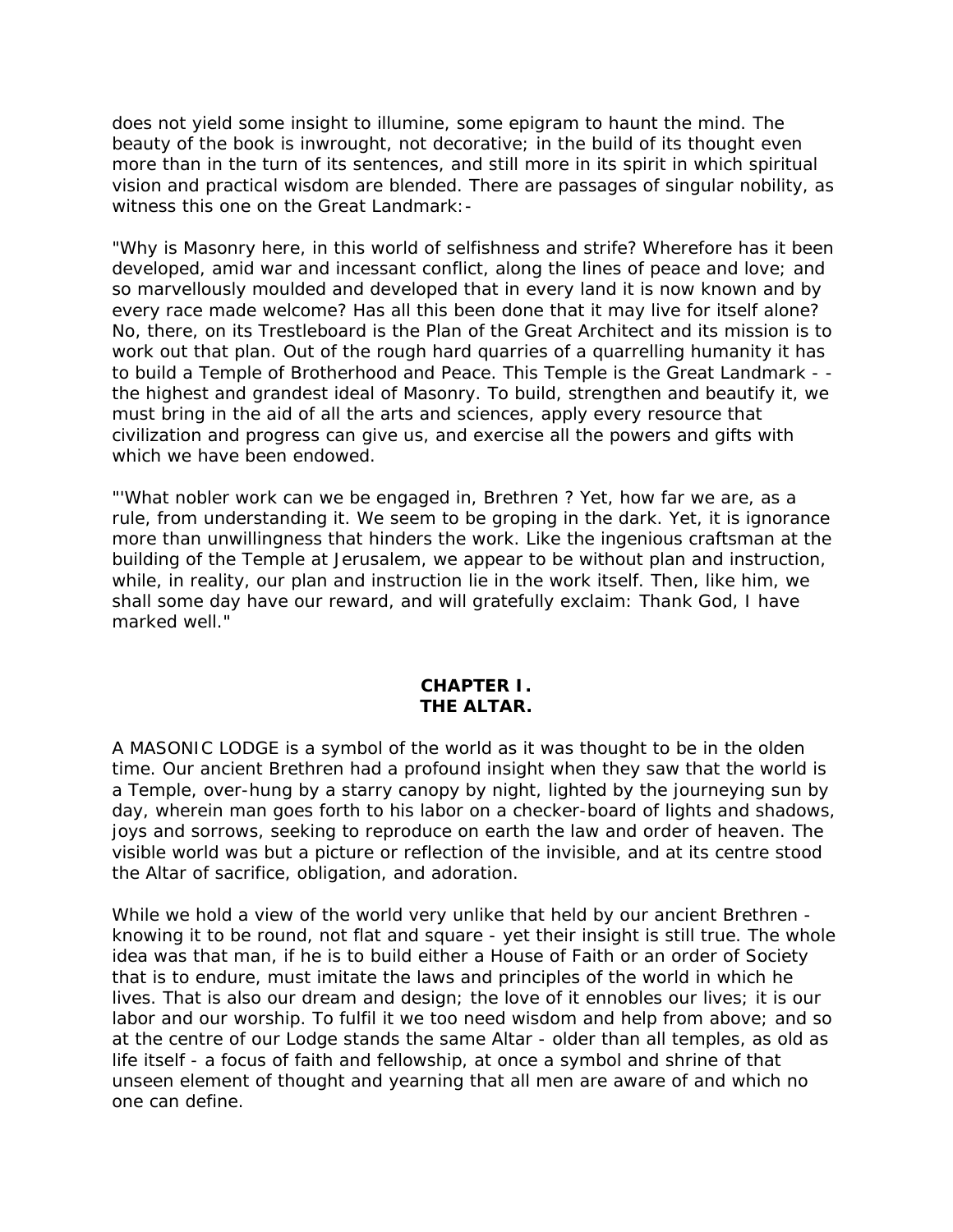Upon this earth there is nothing more impressive than the silence of a company of human beings bowed together at an altar. No thoughtful man but at some time has mused over the meaning of this great adoring habit of humanity, and the wonder of it deepens the longer he ponders it. The instinct which thus draws men together in prayer is the strange power which has drawn together the stones of great cathedrals, where the mystery of God is embodied. So far as we know, man is the only being on our planet that pauses to pray, and the wonder of his worship tells us more about him than any other fact. By some deep necessity of his nature he is a seeker after God, and in moments of sadness or longing, in hours of tragedy or terror, he lays aside his tools and looks out over the far horizon.

The history of the Altar in the life of man is a story more fascinating than any fiction. Whatever else man may have been - cruel, tyrannous, or vindictive - the record of his long search for God is enough to prove that he is not wholly base, not altogether an animal. Rites horrible, and often bloody, may have been a part of his early ritual, but if the history of past ages had left us nothing but the memory of a race at prayer, it would have left us rich. And so, following the good custom of the men which were of old, we set up an Altar in the Lodge, lifting up hands in prayer, moved thereto by the ancient need and aspiration of our humanity. Like the men who walked in the grey years agone, our need is for the living God to hallow these our days and ve2rs, even to the last ineffable homeward sigh which men call death.

The earliest Altar was a rough, unhewn stone set up, like the stone which Jacob set up at Bethel when his dream of a ladder, on which angels were ascending and descending, turned his lonely bed into a house of God and a gate of heaven. Later, as faith became more refined, and the idea of sacrifice grew in meaning, the Altar was built of hewn stone - cubical in form - cut, carved, and often beautifully wrought, on which men lavished jewels and priceless gifts, deeming nothing too costly to adorn the place of prayer. Later still, when men erected a Temple dedicated and adorned as the House of God among men, there were two altars, one of sacrifice, and one of incense. The altar of sacrifice, where slain beasts were offered, stood in front of the Temple; the altar of incense, on which burned the fragrance of worship, stood within. Behind all was the far withdrawn Holy place into which only the high priest might enter.

As far back as we can go the Altar was the centre of human Society, and an object of peculiar sanctity by virtue of that law of association by which places and things are consecrated. It was a place of refuge for the hunted or the tormented criminals or slaves - and to drag them away from it by violence was held to be an act of sacrilege, since they were under the protection of God. At the Altar marriage rites were solemnized, and treaties made or vows taken in its presence were more holy and binding than if made elsewhere, because there man invoked God as witness. In all the religions of antiquity, and especially among the peoples who worshipped the Light, it was the usage of both priests and people to pass round the Altar, following the course of the sun - from the East, by way of the South, to the West - singing hymns of praise as a part of their worship. Their ritual was thus an allegorical picture of the truth which underlies all religion - that man must live on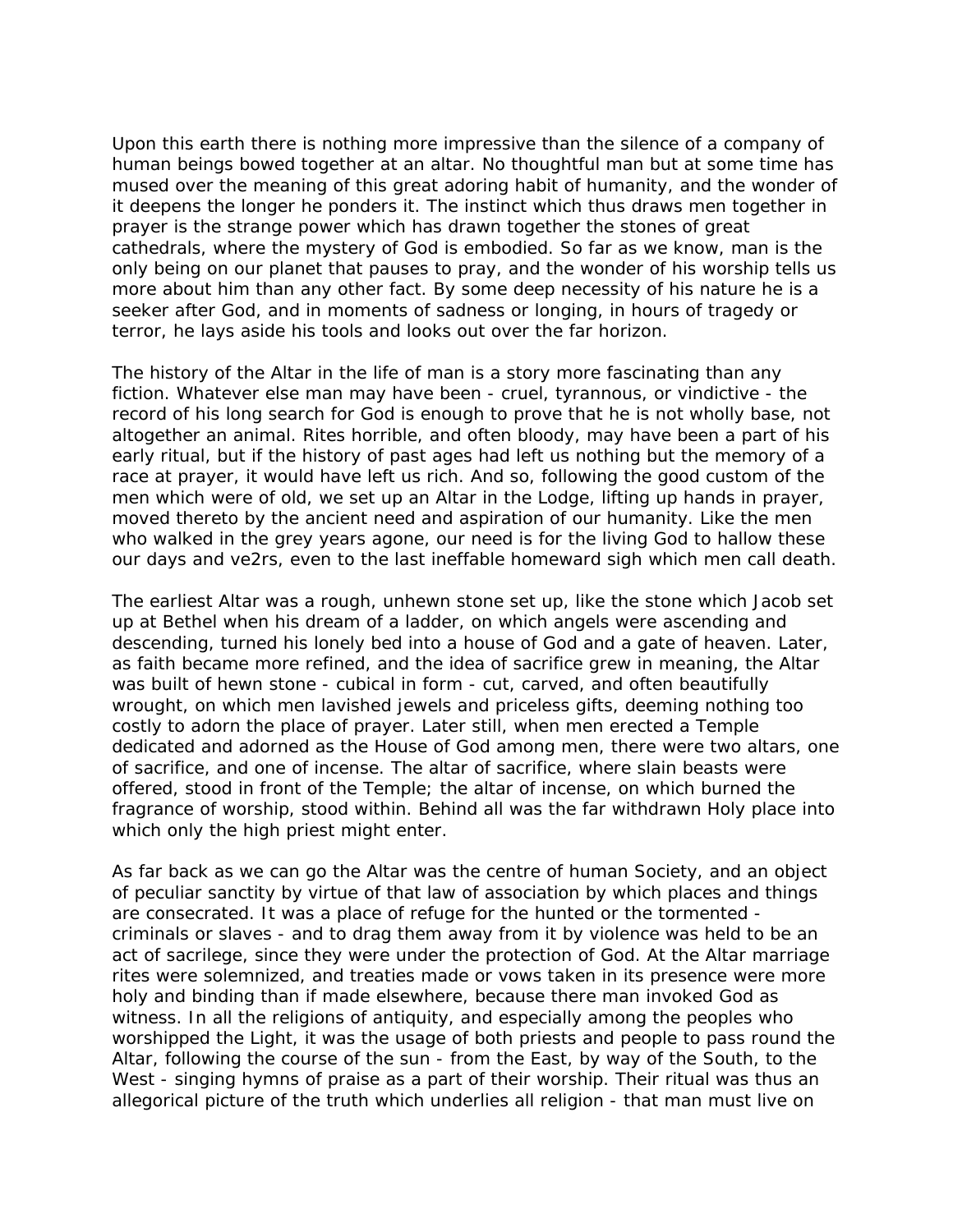earth in harmony with the rhythm and movement of heaven.

>From facts and hints such as these we begin to see the meaning of the Altar in Masonry, and the reason for its position in the Lodge. In English Lodges, as in the French and Scottish Rites, it stands in front of the Master in the East. In the York Rite, so called, it is placed in the centre of the Lodge - more properly a little to the East of the centre - about which all Masonic activities revolve. It is not simply a necessary piece of furniture, a kind of table intended to support the Holy Bible, the Square and Compasses. Alike by its existence and its situation it identifies Masonry as a religious institution, and yet its uses are not exactly the same as the offices of an Altar in a cathedral or a shrine. Here is a fact often overlooked, and we ought to get it clearly in our minds.

The position of the Altar in the Lodge is not accidental, but profoundly significant. For, while Masonry is not a religion, it is religious in its faith and basic principles, no less than in its spirit and purpose. And yet it is not a Church. Nor does it attempt to do what the Church is trying to do. If it were a Church its Altar would be in the East and its ritual would be altered accordingly. That is to say, Masonry is not a Religion, much less a sect, but a Worship in which all men can unite, because it does not undertake to explain, or dogmatically to settle in detail, those issues by which men are divided. Beyond the Primary, fundamental facts of faith it does not go. With the philosophy of those facts, and the differences and disputes growing out of them, it has not to do. In short, the position of the Altar in the Lodge is a symbol of what Masonry believes the Altar should be in actual life, a centre of union and fellowship, and not a cause of division, as is now so often the case. It does not seek uniformity of opinion, but it does seek fraternity of spirit, leaving each one free to fashion his own philosophy of ultimate truth. As we may read in the Constitutions of 1723 :-

"A Mason is obliged, by his Tenure, to obey the moral Law; and if he rightly understands the Art, he will never be a stupid Atheist, nor an irreligious Libertine. But though in ancient Times Masons were charged in every Country to be of the Religion of that Country or Nation, whatever it was, yet 'tis now thought more expedient only to oblige them to that Religion in which all Men agree, leaving their particular Opinions to themselves; that is, to be good Men and true, or Men of Honour and Honesty, by whatever Denominations or Persuasions they may be distinguished; whereby Masonry becomes the Centre of Union, and the Means of conciliating true Friendship among Persons that must have remained at a perpetual Distance. "

Surely those are memorable words, a Magna Charta of friendship and fraternity. Masonry goes hand in hand with religion until religion enters the field of sectarian feud, and there it stops; because Masonry seeks to unite men, not to divide them. Here, then, is the meaning of the Masonic Altar and its position in the Lodge. It is, first of all, an Altar of Faith - - the deep, eternal faith which underlies all creeds and overarches all sects; faith in God, in the moral law, and in the life everlasting. Faith in God is the corner-stone and the key-stone of Freemasonry. It is the first truth and the last, the truth that makes all other truths true, without which life is a riddle and fraternity a futility. For, apart from God the Father, our dream of the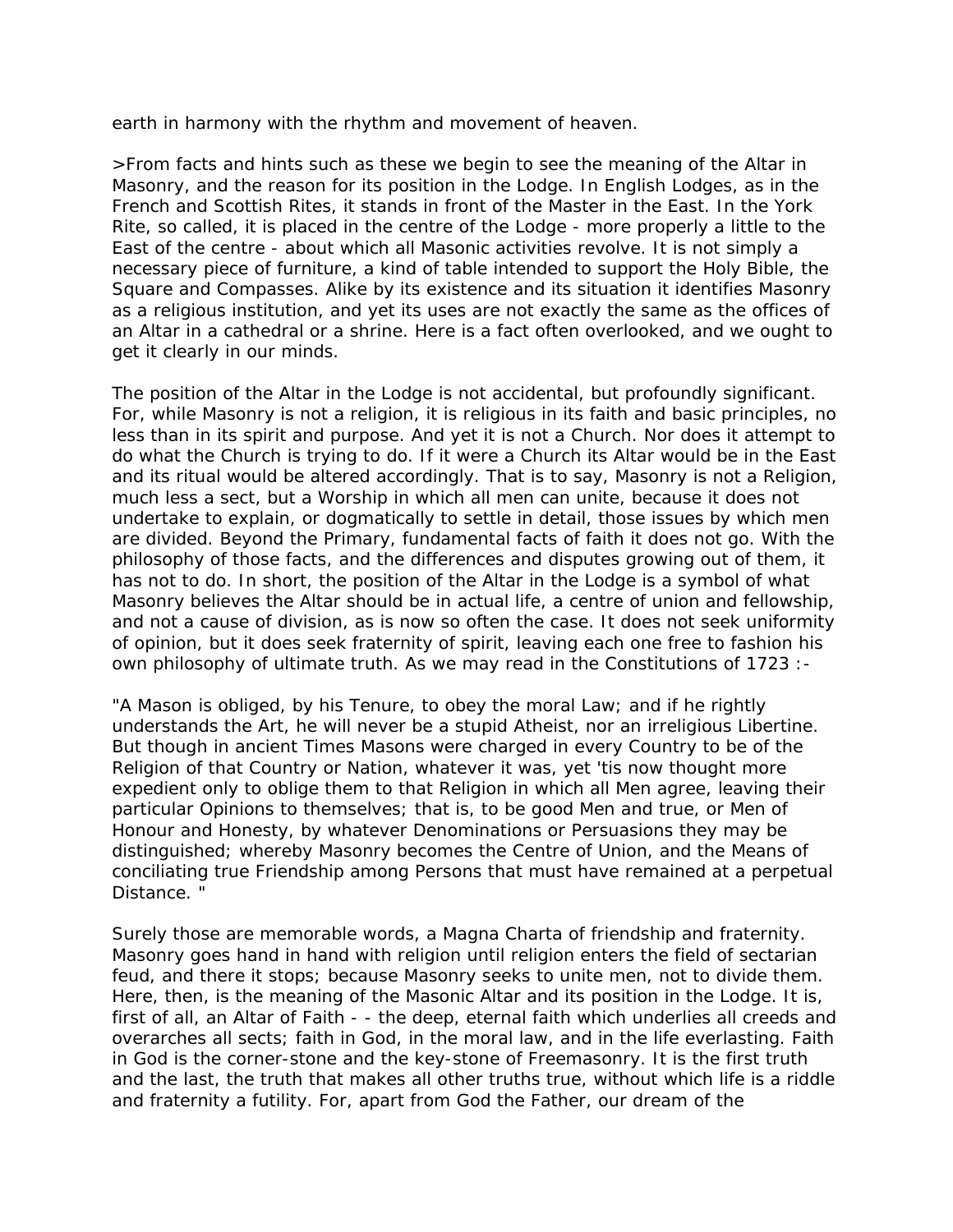Brotherhood of Man is as vain as all the vain things proclaimed of Solomon-a fiction having no basis or hope in fact.

At the same time, the Altar of Masonry is an Altar of Freedom - not freedom from faith, but freedom of faith. Beyond the fact of the reality of God it does not go, allowing every man to think of God according to his experience of life and his vision of truth. It does not define God, much less dogmatically determine how and what men shall think or believe about God. There dispute and division begin. As a matter of fact, Masonry is not speculative at all, but operative, or rather co-operative. While all its teaching implies the Fatherhood of God, yet its ritual does not actually affirm that truth, still less make it a test of fellowship. Behind this silence lies a deep and wise reason. Only by the practice of Brotherhood do men realize the Divine Fatherhood, as a true-hearted poet has written

"No man could tell me what my soul might be; I sought for God, and He eluded me; I sought my Brother out, and found all three."

Hear one fact more, and the meaning of the Masonic Altar will be plain. Often one enters a great Church, like Westminster Abbey, and finds it empty, or only a few people in the pews here and there, praying or in deep thought. They are sitting quietly, each without reference to others, seeking an opportunity for the soul to be alone, to communicate with mysteries greater than itself, and find healing for the bruisings of life. But no one ever goes to a Masonic Altar alone. No one bows before it at all except when the Lodge is open and in the presence of his Brethren. It is an Altar of Fellowship, as if to teach us that no man can learn the truth for another, and no man can learn it alone. Masonry brings men together in mutual respect, sympathy, and good-will, that we may learn in love the truth that is hidden by apathy and lost by hate.

For the rest, let us never forget - what has been so often and so sadly forgotten that the most sacred Altar on earth is the soul of man - your soul and mine; and that the Temple and its ritual are not ends in themselves, but beautiful means to the end that every human heart may be a sanctuary of faith, a shrine of love, an altar of purity, pity, and unconquerable hope.

## **CHAPTER II THE HOLY BIBLE**

UPON the Altar of every Masonic Lodge, supporting the Square and Compasses, lies the Holy Bible. The old, familiar Book, so beloved by so many generations, is our Volume of Sacred Law and a Great Light in Masonry. The Bible opens when the Lodge opens; it closes when the Lodge closes. No Lodge can transact its own business, much less initiate candidates into its mysteries, unless the Book of Holy Law lies open upon its Altar. Thus the book of the Will of God rules the Lodge in its labours, as the Sun rules the day, making its work a worship.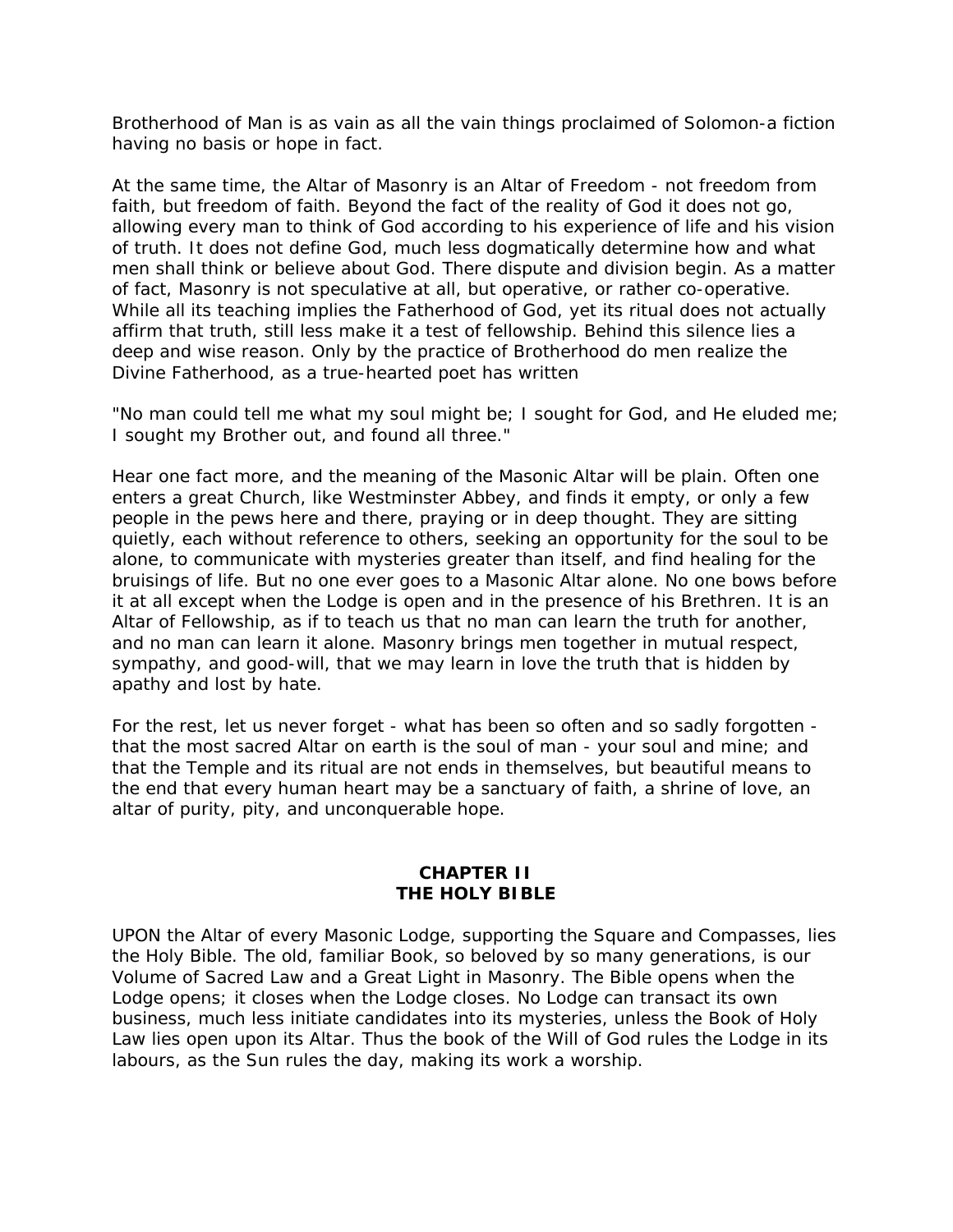The history of the Bible in the life and symbolism of Masonry is a story too long to recite here. Nor can any one tell it as we should like to know it. Just when, where, and by whom the teaching and imagery of the Bible were wrought into Freemasonry, no one can tell. Anyone can have his theory, but no one can be dogmatic. As the Craft laboured in the service of the Church during the cathedralbuilding period, it is not difficult to account for the Biblical coloring of its thought, even in days when the Bible was not widely distributed, and before the discovery of printing. Anyway, we can take such facts as we are able to find, leaving further research to learn further truth.

The Bible is mentioned in some of the old Manuscripts of the Craft long before the revival of Masonry in 1717, as the book upon which the covenant, or oath, of a Mason was taken; but it is not referred to as a Great Light. For example, in the Harleian Manuscript, dated about 1600, the obligation of an initiate closes with the words: "So help me God, and the holy contents of this Book." In the old Ritual, of which a copy from the Royal Library in Berlin is given by Krause, there is no mention of the Bible as one of the Lights. It was in England, due largely to the influence of Preston and his fellow workmen, that the Bible came to its place of honour in the Lodge. At any rate, in the rituals of about 1760 it is described as one of the three Great Lights.

No Mason needs to be told what a great place the Bible has in the Masonry of our day. It is central, sovereign, supreme, a master light of all our seeing. From the Altar it pours forth upon the East, the West, and the South its white light of spiritual vision, moral law, and immortal hope. Almost every name found in our ceremonies is a Biblical name, and students have traced about seventy-five references to the Bible in the Ritual of the Craft. But more important than direct references is the fact that the spirit of the Bible, its faith, its attitude toward life, pervades Masonry, like a rhythm or a fragrance. As soon as an initiate enters the Lodge, he hears the words of the Bible recited as an accompaniment to his advance toward the light. Upon the Bible every Mason takes solemn vows of loyalty, of chastity and charity, pledging himself to the practice of the Brotherly Life. Then as he moves forward from one degree to another, the imagery of the Bible becomes familiar and eloquent, and its music sings its way into his heart.

Nor is it strange that it should be so. As faith in God is the corner-stone of the Craft, so, naturally, the book which tells us the purest truth about God is its altarlight. The Temple of King Solomon, about which the history, legends, and symbolism of the Craft are woven, was the tallest temple of the ancient world, not in the grandeur of its architecture but in the greatest of the truths for which it stood. In the midst of ignorant idolatries and debasing superstitions the Temple on Mount Moriah stood for the Unity, Righteousness, and Spirituality of God. Upon no other foundation can men build with any sense of security and permanence when the winds blow and the floods descend. But the Bible is not simply a foundation rock; it is also a quarry in which we find the truths that make us men. As in the old ages of geology rays of sunlight were stored up in vast beds of coal, for the uses of man, so in this old book the light of moral truth is stored to light the mind and warm the heart of man.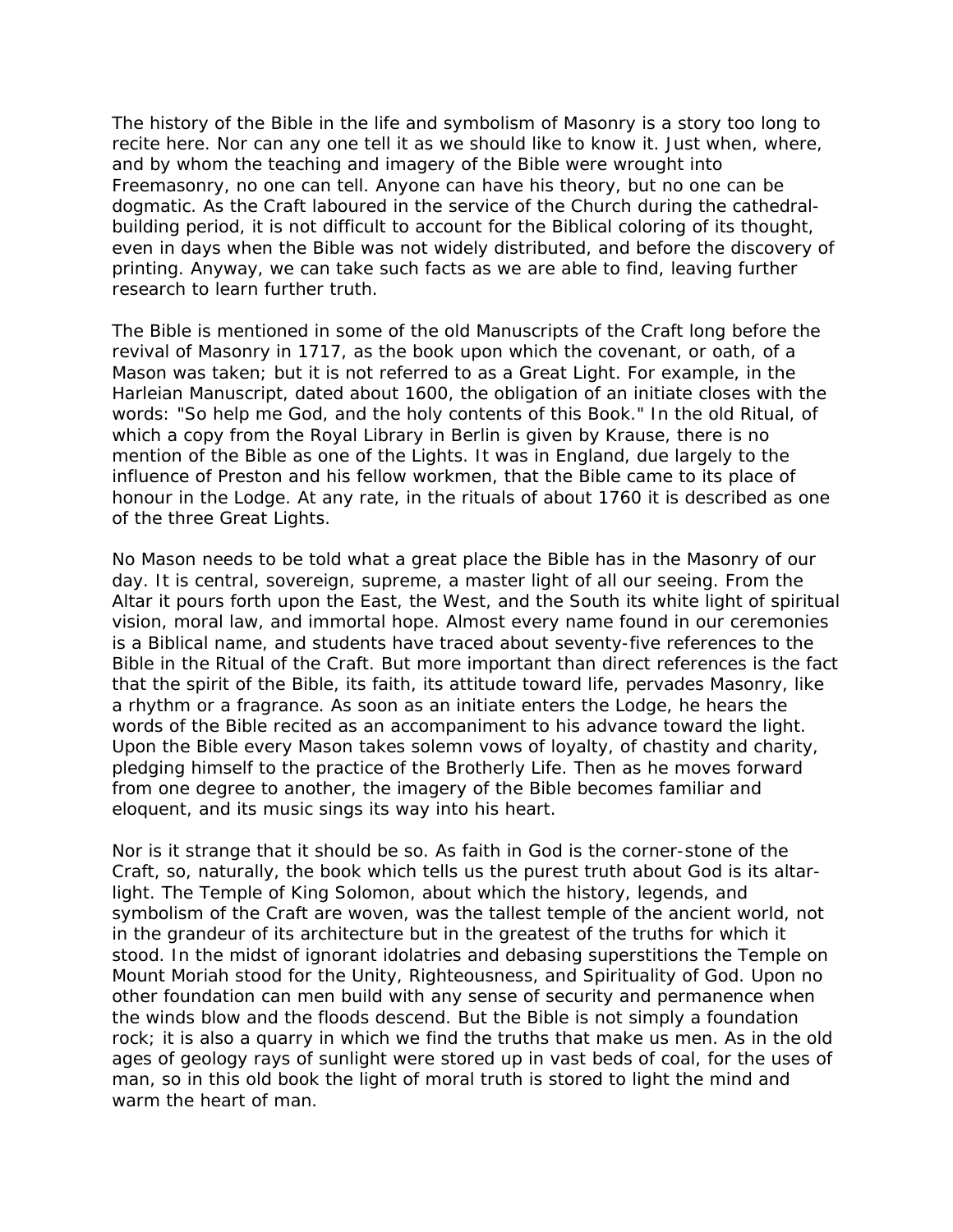Alas, there has been more dispute about the Bible than about any other book, making for schism, dividing men into sects. But Masonry knows a certain secret, almost too simple to be found out, whereby it avoids both intolerance and sectarianism. It is essentially religious, but it is not dogmatic. The fact that the Bible lies open upon its Altar means that man must have some Divine revelation must seek for a light higher than human to guide and govern him. But Masonry lays down no hard and fast dogma on the subject of revelation. It attempts no detailed interpretation of the Bible. The great Book lies open upon its Altar, and is open for all to read, open for each to interpret for himself. The tie by which our Craft is united is strong, but it allows the utmost liberty of faith and thought. It unites men, not upon a creed bristling with debated issues, but upon the broad, simple truth which underlies all creeds and over-arches all sects - faith in God, the wise Master Builder, for whom and with whom man must work.

Herein our gentle Craft is truly wise, and its wisdom was never more needed than to-day, when the churches are divided and torn by angry debate. However religious teachers may differ in their doctrines, in the Lodge they meet with mutual respect and good-will. At the Altar of Masonry they learn not only toleration, but appreciation. In its air of kindly fellowship, man to man, they discover that the things they have in common are greater than the things that divide. It is the glory of Masonry to teach Unity in essentials, Liberty in details, Charity in all things; and by this sign its spirit must at last prevail. It is the beautiful secret of Masonry that all just men, all devout men, all righteous men are everywhere of one religion, and it seeks to remove the hoodwinks of prejudice and intolerance so that they may recognize each other and work together in the doing of good.

Like everything else in Masonry, the Bible, so rich in symbolism, is itself a symbol that is, a part taken for the whole. It is a symbol of the Book of Truth, the Scroll of Faith, the Record of the Will of God as man has learned it in the midst of the years - the perpetual revelation of Himself which God has made, and is making, to mankind in every age and land. Thus, by the very honour which Masonry pays to the Bible, it teaches us to revere every Book of Faith in which men find help for today and hope for the morrow. For that reason, in a Lodge consisting entirely of Jews, the Old Testament alone may be placed upon the Altar, and in a Lodge in the land of Mohammed the Koran may be used. Whether it be the Gospels of the Christian, the Book of Law of the Hebrew, the Koran of the Mussulman, or the Vedas of the Hindu, it everywhere Masonically conveys the same idea - symbolizing the Will of God revealed to man, taking such faith and vision as he has found into a great fellowship of the seekers and finders of the truth.

Thus Masonry invites to its Altar men of all faiths, knowing that, if they use different names for "the Nameless One of an hundred names," they are yet praying to the one God and Father of all; knowing, also, that while they read different volumes, they are in fact reading the same vast Book of the Faith of Man as revealed in the struggle and tragedy of the race in its quest of God. So that, great and noble as the Bible is, Masonry sees it as a symbol of that eternal, everunfolding Book of the Will of God which Lowell described in memorable lines :-